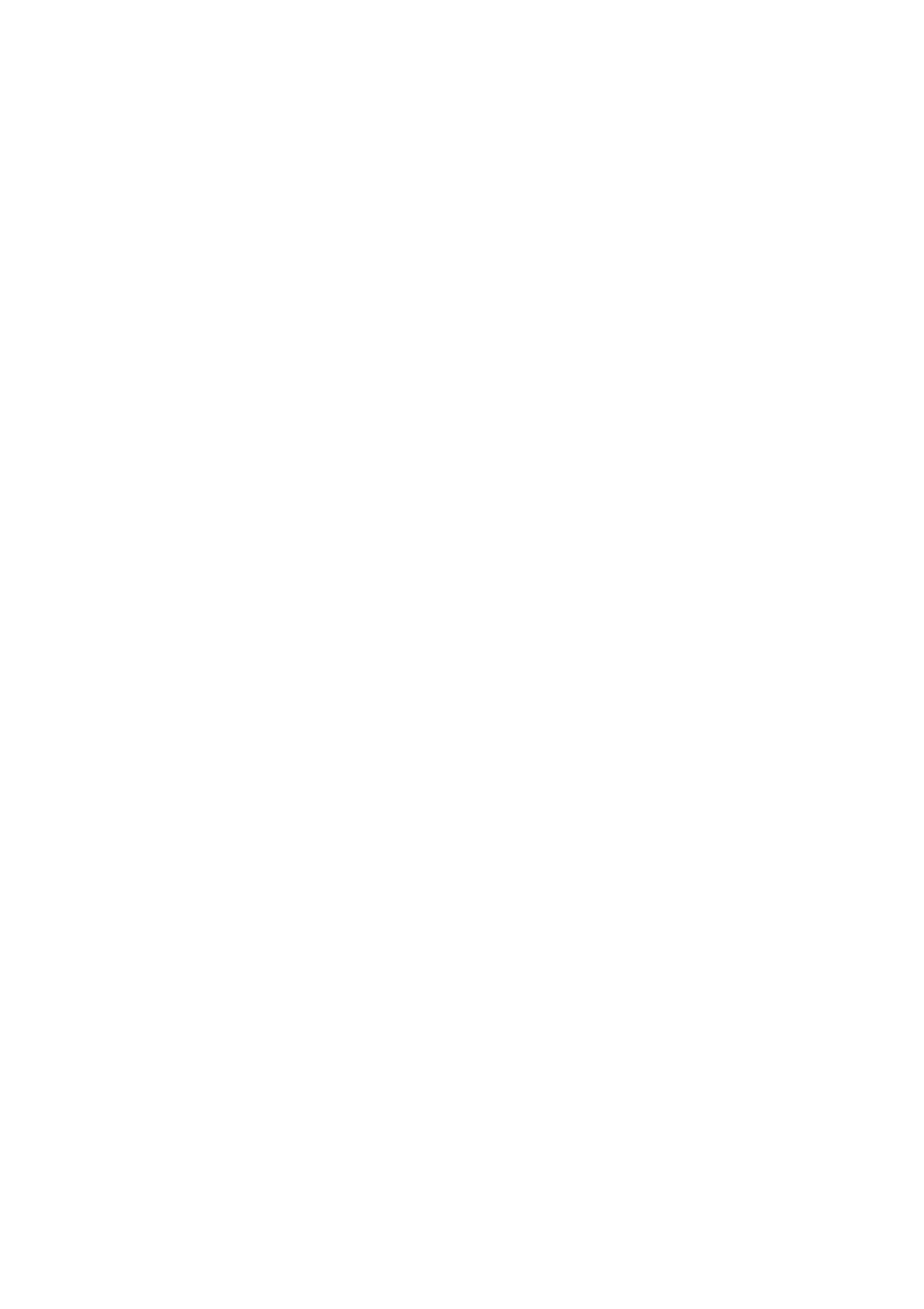## **Editors' Introduction**

The Department of International Law was founded in July 18, 1919 as one of the first eighteen Departments of the newly established Legal Faculty of the University of Poznań. Over the last hundred years its history has been co—created by the academic biographies of people who have contributed to its scientific and teaching life—Professors of the highest standing in the study of international law, both in Poland and abroad; judges and presidents of the highest international and national judicial institutions; members of the most important international scientific and political bodies; deputies and ministers, ambassadors, rectors and deans; authors of multilingual monographs and textbooks awarded many times with the highest distinctions; and recipients of the highest orders and decorations, both Polish and international. The pages of the jubilee volume present their achievements, with their work taking on a new form thanks to the English language translations.

The development of research directions conducted by representatives of the Poznań school of international legal scholarship was determined by the scientific work of three generations of international lawyers. Their initiator and the creator of the Department of International Law was Bohdan Winiarski—expert in the field of international river law, politician, and the first Polish President of the International Court of Justice. His successor, Alfons Klafkowski, is known as a founder of the Poznań school of international legal scholarship who organized the research life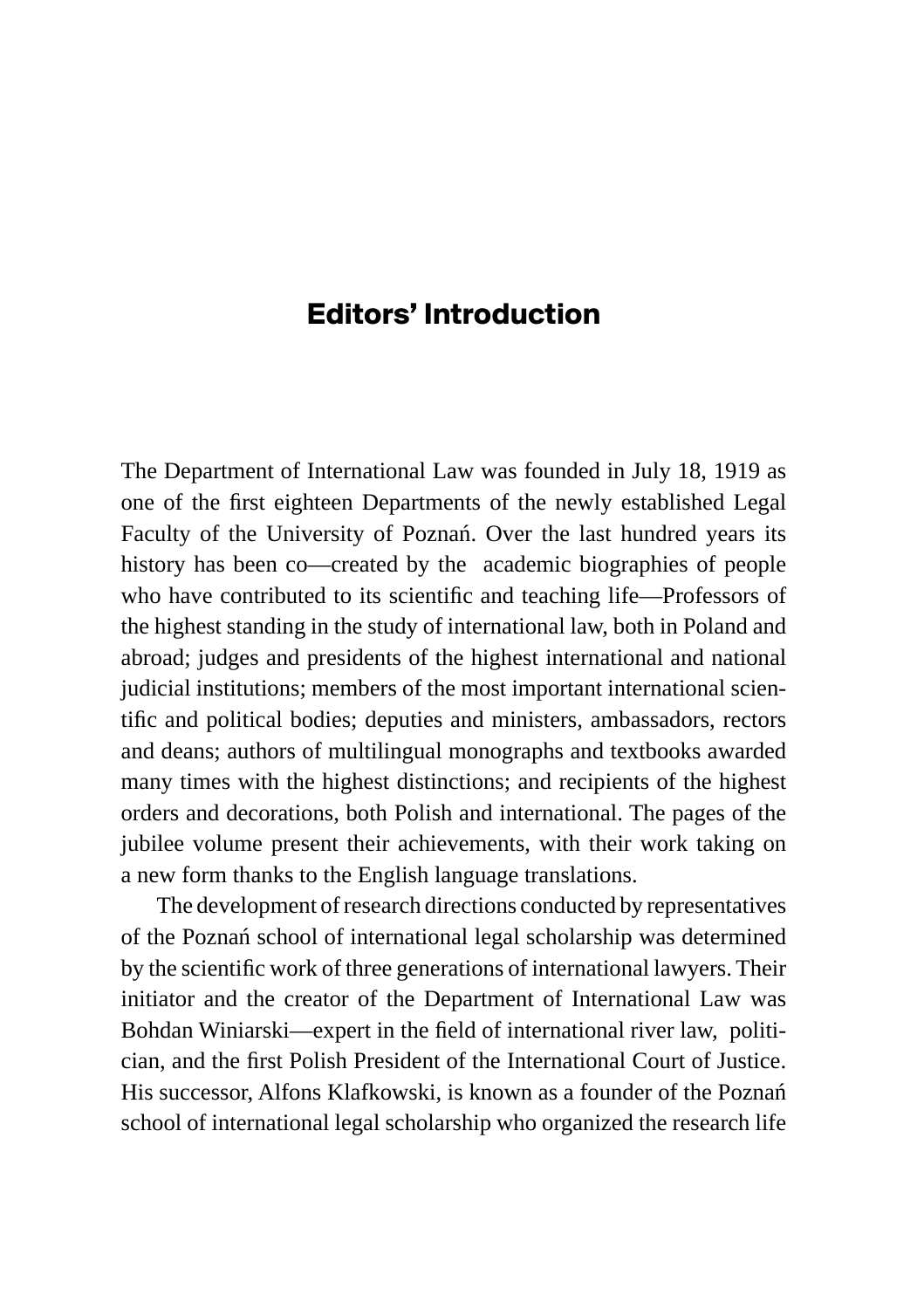of the Department. The period when he managed the Department allowed for the development of its scholarly program with new research directions. Klafkowski himself focused on the legal approach to Polish—German relations. The issues he addressed were supplemented by topics proposed by his associates—Krzysztof Skubiszewski, who developed the Department's achievements with studies on the law of international organizations, international responsibility, and the use of force in international relations, and Bolesław Wiewióra, who devoted attention to the issue of territory. The list of research fields was then expanded by the students of Klafkowski and Skubiszewski—Jan Sandorski, Jerzy Tyranowski and Tadeusz Gadkowski—who added the legal aspects of economic integration, the invalidity of international agreements, the issue of succession in international law, and diplomatic and nuclear law. The subsequent development of the department for studies on international human rights law was initiated by Anna Michalska.

Looking at the achievements of three generations of international lawyers from the Poznań School from the perspective of the hundredth anniversary of the Department of International Law allows us to reread their works. Their achievements include texts rooted in historical contexts, which testify to the directions of thinking prevailing in the history of international legal scholarship, and also articles of a timeless status. The nature of these works proves the ability to combine theoretical work with the diagnosis of the current needs of the international and national community that characterized the Department of International Law in the times of Winiarski and still characterizes the Department of International Law today.

The publication is indebted to the institutional and financial support of the Ministry of Science and Higher Education, His Magnificence the Rector of Adam Mickiewicz University in Poznan, and the Dean of the Faculty of Law and Administration, to whom we wish to express our heartfelt thanks. We would also like to thank Professor Hanna Suchocka for accepting our invitation to contribute in the jubilee volume